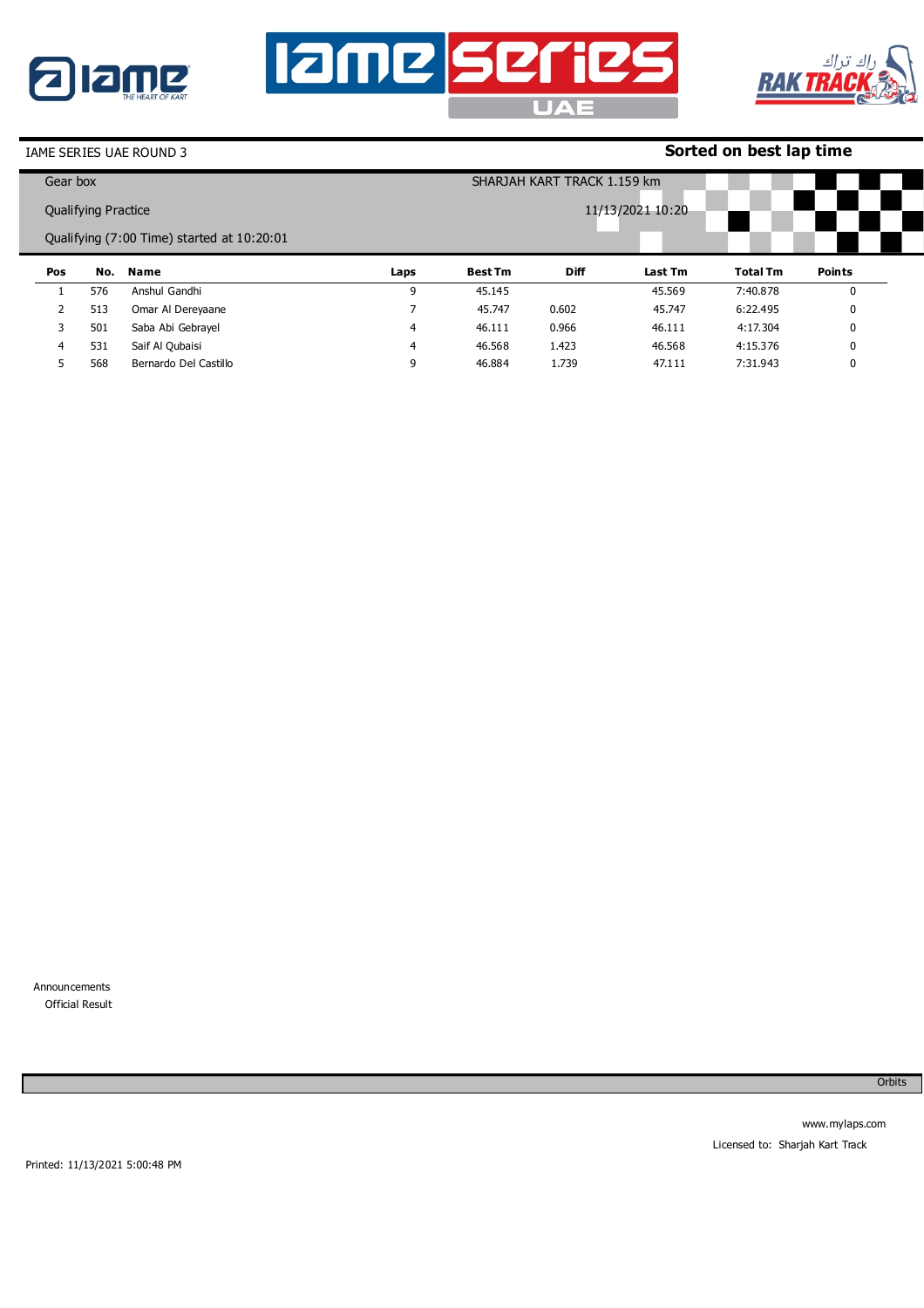





531

Saif Al Qubaisi

DNF

# **Sorted on Laps**

| Gear box |     |                                    |      | SHARJAH KART TRACK 1.159 km |                  |                 |  |
|----------|-----|------------------------------------|------|-----------------------------|------------------|-----------------|--|
| Heat     |     |                                    |      |                             | 11/13/2021 11:30 |                 |  |
|          |     | Race (13 Laps) started at 11:34:31 |      |                             |                  |                 |  |
| Pos      |     | No. Name                           | Laps | <b>Best Tm</b>              | <b>Diff</b>      | <b>Total Tm</b> |  |
|          | 576 | Anshul Gandhi                      | 13   | 45.464                      |                  | 11:41.200       |  |
| 2        | 513 | Omar Al Dereyaane                  | 13   | 45.502                      | 3.513            | 11:44.713       |  |
| 3        | 501 | Saba Abi Gebrayel                  | 13   | 46.055                      | 9.372            | 11:50.572       |  |
| 4        | 568 | Bernardo Del Castillo              | 13   | 46.535                      | 16.656           | 11:57.856       |  |

46.339

DNF

9:44.287

10

Announcements **Official Result** 

| <b>Margin of Victory</b> | Avg. Speed | <b>Best Lap Tm</b> | <b>Best Speed</b> | Best Lap by         |        |
|--------------------------|------------|--------------------|-------------------|---------------------|--------|
| 3.513                    | 77.355     | 45.464             | 91.774            | 576 - Anshul Gandhi |        |
|                          |            |                    |                   |                     | Orbits |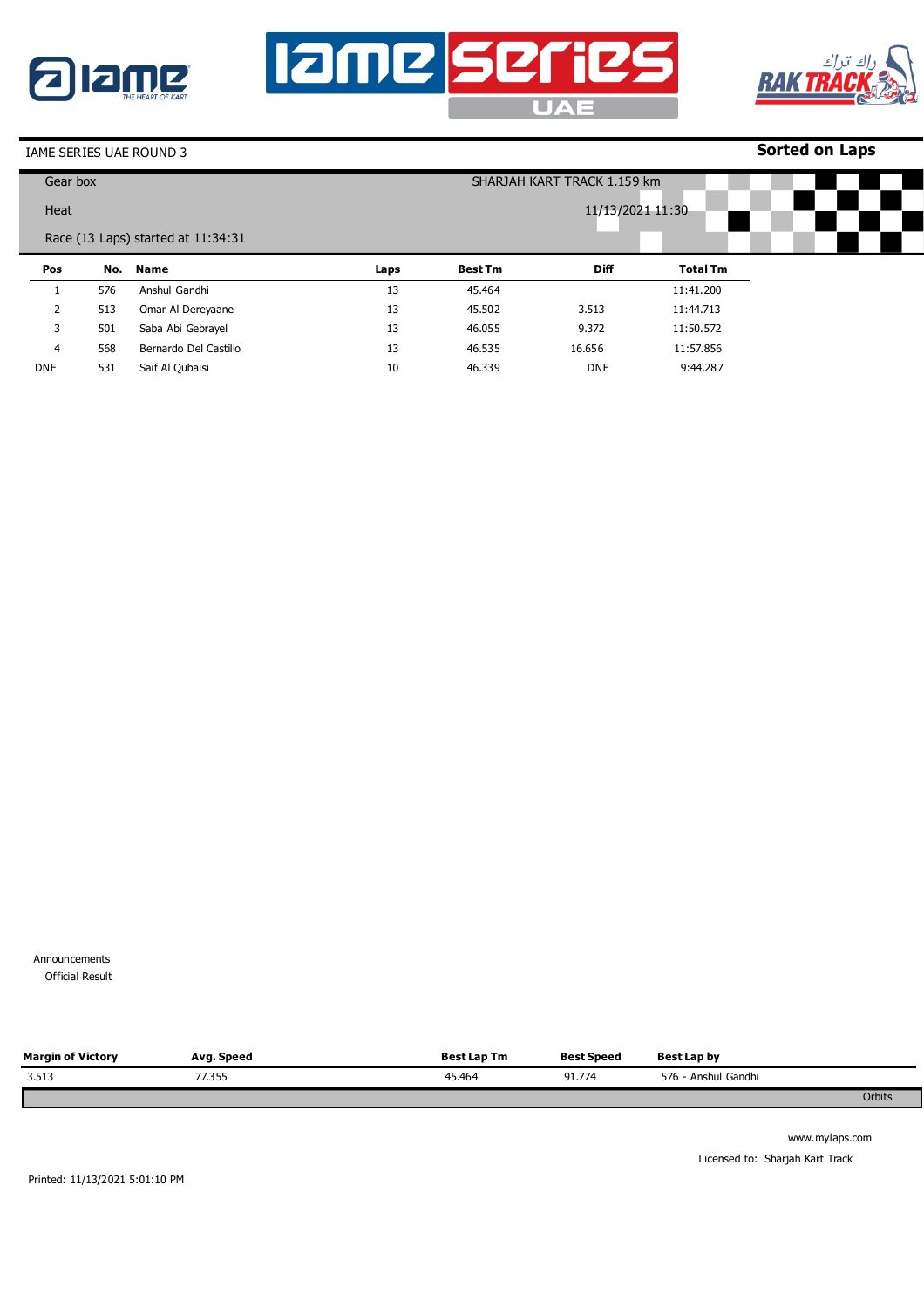





# **Sorted on Laps**

| Gear box          |     |                                    |      | SHARJAH KART TRACK 1.159 km |                  |                 |  |
|-------------------|-----|------------------------------------|------|-----------------------------|------------------|-----------------|--|
| <b>Pre Finals</b> |     |                                    |      |                             | 11/13/2021 14:00 |                 |  |
|                   |     | Race (15 Laps) started at 14:17:13 |      |                             |                  |                 |  |
|                   |     |                                    |      |                             |                  |                 |  |
| Pos               |     | No. Name                           | Laps | <b>Best Tm</b>              | <b>Diff</b>      | <b>Total Tm</b> |  |
|                   | 513 | Omar Al Dereyaane                  | 15   | 45.513                      |                  | 12:16.506       |  |
| 2                 | 576 | Anshul Gandhi                      | 15   | 45.531                      | 3.963            | 12:20.469       |  |
| 3                 | 531 | Saif Al Qubaisi                    | 15   | 45.892                      | 4.195            | 12:20.701       |  |
| 4                 | 568 | Bernardo Del Castillo              | 15   | 46.663                      | 10.990           | 12:27.496       |  |

DNF

0.690

DNF 501 Saba Abi Gebrayel

Announcements **Official Result** 

| <b>Margin of Victory</b> | Avg. Speed | <b>Best Lap Tm</b> | <b>Best Speed</b> | Best Lap by             |        |
|--------------------------|------------|--------------------|-------------------|-------------------------|--------|
| 3.963                    | 84.977     | 45.513             | 91.675            | 513 - Omar Al Dereyaane |        |
|                          |            |                    |                   |                         | Orbits |